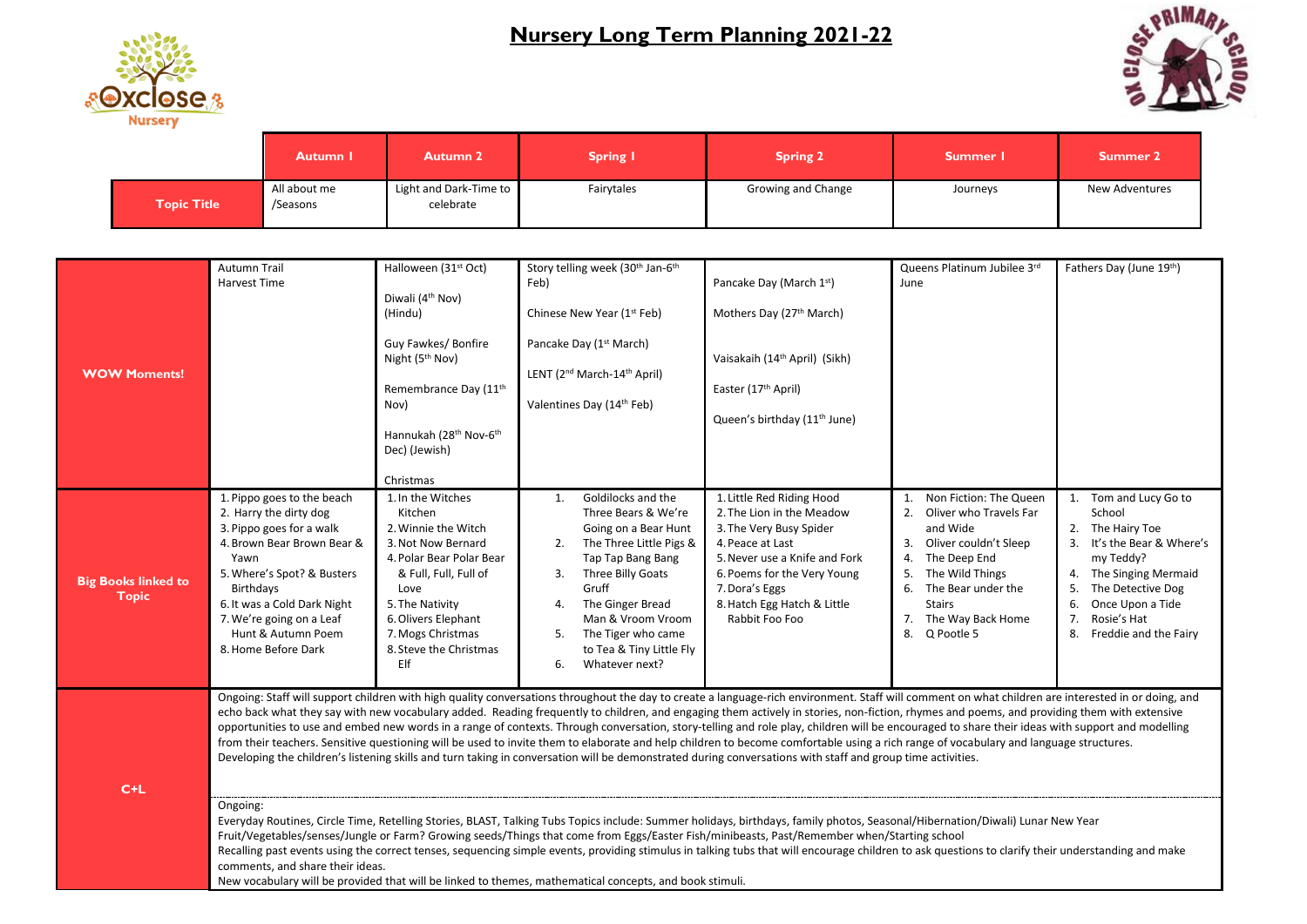|                                             | Autumn Term:                                                                                |                                        | <b>Spring Term:</b>                                                                                                                                                      | <b>Stimulus Text:</b>                                |  |
|---------------------------------------------|---------------------------------------------------------------------------------------------|----------------------------------------|--------------------------------------------------------------------------------------------------------------------------------------------------------------------------|------------------------------------------------------|--|
|                                             |                                                                                             |                                        |                                                                                                                                                                          |                                                      |  |
|                                             | Settling In:                                                                                |                                        | Building and extending friendship groups                                                                                                                                 | The Two Dads                                         |  |
|                                             | Building relationships with peers and new staff                                             |                                        | Accepting needs of others, sharing, taking turns and tolerating delay                                                                                                    | <b>Olivers Vegetables</b>                            |  |
| <b>PSED</b>                                 | members                                                                                     |                                        | Continuing to follow boundaries and new routines                                                                                                                         | Love Love Love                                       |  |
|                                             | Building confidence to separate from familiar adults                                        |                                        | Overcoming obstacles 'I can!'                                                                                                                                            | Can bears ski?                                       |  |
|                                             |                                                                                             |                                        | <b>Healthy me</b>                                                                                                                                                        | Colin and Lee, Carrot and Pea,                       |  |
|                                             | Children will be taught the following topics in groups                                      |                                        | <b>Exercising bodies</b>                                                                                                                                                 | Barabara Throws a Wobbler                            |  |
|                                             | sessions:                                                                                   |                                        | Physical activity                                                                                                                                                        | Want to play trucks?                                 |  |
|                                             | Aut 1 Being Me in My World                                                                  |                                        | Healthy food Sleep                                                                                                                                                       | Amazing                                              |  |
|                                             | Self-identity: Me and my family                                                             |                                        | Keeping clean                                                                                                                                                            | Little Ted                                           |  |
|                                             | Understanding feelings                                                                      |                                        | Safety                                                                                                                                                                   | Alan's Big Scary Teeth                               |  |
| Being gentle<br>Rights and responsibilities |                                                                                             |                                        |                                                                                                                                                                          |                                                      |  |
|                                             |                                                                                             |                                        | Little Rabbit Lost                                                                                                                                                       |                                                      |  |
|                                             |                                                                                             |                                        | Summer Term:                                                                                                                                                             | <b>Boys love Pink</b>                                |  |
|                                             | Aut 2 Celebrating difference                                                                |                                        | Resolving conflicts                                                                                                                                                      | Leon and Bob                                         |  |
|                                             | Identifying talents                                                                         |                                        | Sharing ideas and opinions and problem solving together                                                                                                                  | My House                                             |  |
|                                             | Being special                                                                               |                                        | Relationships                                                                                                                                                            | Paper Dolls                                          |  |
|                                             | Families                                                                                    |                                        | Family life                                                                                                                                                              | Rosie's Hat                                          |  |
|                                             | Where we live                                                                               |                                        | Friendships: Breaking friendships & Falling out                                                                                                                          | Non fiction: About dentists, doctors, food, families |  |
|                                             | Making friends                                                                              |                                        | Being a good friend                                                                                                                                                      |                                                      |  |
|                                             | Standing up for yourself                                                                    |                                        | Growing up                                                                                                                                                               | <b>Stimulus Songs:</b>                               |  |
|                                             |                                                                                             |                                        | Celebrations                                                                                                                                                             | If you're happy/angry/scared and you know it         |  |
|                                             |                                                                                             |                                        |                                                                                                                                                                          |                                                      |  |
|                                             |                                                                                             |                                        |                                                                                                                                                                          | My Teddy bear has two eyes                           |  |
|                                             |                                                                                             |                                        |                                                                                                                                                                          | Can you wash your hair/feet/shoulders etc?           |  |
|                                             |                                                                                             |                                        |                                                                                                                                                                          |                                                      |  |
|                                             |                                                                                             |                                        | Fine motor control and precision helps with hand-eye co-ordination,                                                                                                      | Stimulus Songs/Rhymes                                |  |
|                                             | Children will be provided opportunities to develop<br>both Gross and Fine Motor activities; |                                        | which is later linked to early literacy.                                                                                                                                 |                                                      |  |
|                                             |                                                                                             |                                        |                                                                                                                                                                          |                                                      |  |
|                                             |                                                                                             |                                        |                                                                                                                                                                          | Wind the Bobbin up                                   |  |
|                                             |                                                                                             |                                        | Ongoing Fine Motor Activities include:                                                                                                                                   | The Grand Old Duke of York                           |  |
|                                             | Gross motor skills provide the foundation for                                               |                                        |                                                                                                                                                                          | One Little Finger                                    |  |
|                                             | developing healthy bodies and social and emotional                                          |                                        | Sensory play (mixing using spoons)                                                                                                                                       | How many fingers on one hand.                        |  |
|                                             | well-being.                                                                                 |                                        | Playdough                                                                                                                                                                | Row, Row, Row your Boat                              |  |
|                                             |                                                                                             |                                        | Using tools for cooking i.e peelers, knifes, spoons, jugs                                                                                                                | Heads Shoulders Knees and Toes                       |  |
|                                             | Ongoing Gross Motor Activities to develop the key                                           |                                        | Mark making                                                                                                                                                              | Move, Move, Move                                     |  |
|                                             | skills of core, strength, bilateral coordination, spatial                                   |                                        | Threading                                                                                                                                                                | Open, Shut them,                                     |  |
| <b>Physical</b>                             | awareness include:                                                                          |                                        | Posting                                                                                                                                                                  | Walking in the Jungle                                |  |
|                                             |                                                                                             |                                        | Peg boards                                                                                                                                                               | We all fall down                                     |  |
| <b>Development</b>                          | Ready, Steady Go programme                                                                  |                                        | Using tools in Craft and woodwork                                                                                                                                        | Wag your Tail                                        |  |
|                                             |                                                                                             |                                        |                                                                                                                                                                          |                                                      |  |
|                                             | Dancing                                                                                     |                                        | Small construction: magnets, duplo,                                                                                                                                      | Dance, Dance Around the Christmas Tree               |  |
|                                             | Outdoor play: wheelbarrows, climbing, moving over                                           |                                        | Pegs                                                                                                                                                                     | The Chicken Dance                                    |  |
|                                             | different surfaces                                                                          |                                        | <b>Squeezing Sponges</b>                                                                                                                                                 |                                                      |  |
|                                             | Large scale painting and cleaning                                                           |                                        | Scissor skills                                                                                                                                                           | Stimulus Books:                                      |  |
|                                             | Large scale sand and water play                                                             |                                        | Independent dressing                                                                                                                                                     |                                                      |  |
|                                             | Large scale construction                                                                    |                                        | Small sand and water                                                                                                                                                     | Dinosaur Stop                                        |  |
|                                             | Large bikes/balance bikes                                                                   |                                        |                                                                                                                                                                          | We're going on a Bear Hunt                           |  |
|                                             | Parachute games                                                                             |                                        |                                                                                                                                                                          |                                                      |  |
|                                             | Making obstacle courses                                                                     |                                        |                                                                                                                                                                          |                                                      |  |
|                                             | <b>Ball games</b>                                                                           |                                        |                                                                                                                                                                          |                                                      |  |
|                                             |                                                                                             |                                        |                                                                                                                                                                          |                                                      |  |
|                                             |                                                                                             |                                        |                                                                                                                                                                          |                                                      |  |
|                                             |                                                                                             |                                        |                                                                                                                                                                          |                                                      |  |
| <b>English</b>                              | <b>See Supporting Text</b>                                                                  |                                        | Explore a variety of stories, rhymes, poems and fiction (see supporting text), share books throughout the session and during daily story time.                           |                                                      |  |
|                                             |                                                                                             |                                        | Simple stories, songs, rhymes and listening and attention activities during group sessions, to develop the children's ability to focus on an adult in a group situation. |                                                      |  |
| <b>Comprehension-</b>                       | above.                                                                                      |                                        | New vocabulary explored through a variety of texts shared during daily book-reading. The meaning of unfamiliar words and concepts will be explored through the           |                                                      |  |
| <b>Developing a passion</b>                 |                                                                                             | story, puppets and acting out scripts. |                                                                                                                                                                          |                                                      |  |
| for reading                                 | Ongoing:                                                                                    |                                        |                                                                                                                                                                          |                                                      |  |
|                                             |                                                                                             |                                        | Talking Tubs based on topics in supporting texts will be used to encourage children to talk about what is happening, ask questions and give their own ideas.             |                                                      |  |
|                                             | Listening and Attention                                                                     |                                        | Once children are familiar with supporting text and have favourite stories, they will be given special prominence in the reading area which children can access to       |                                                      |  |
|                                             | activities to encourage<br>read independently.                                              |                                        |                                                                                                                                                                          |                                                      |  |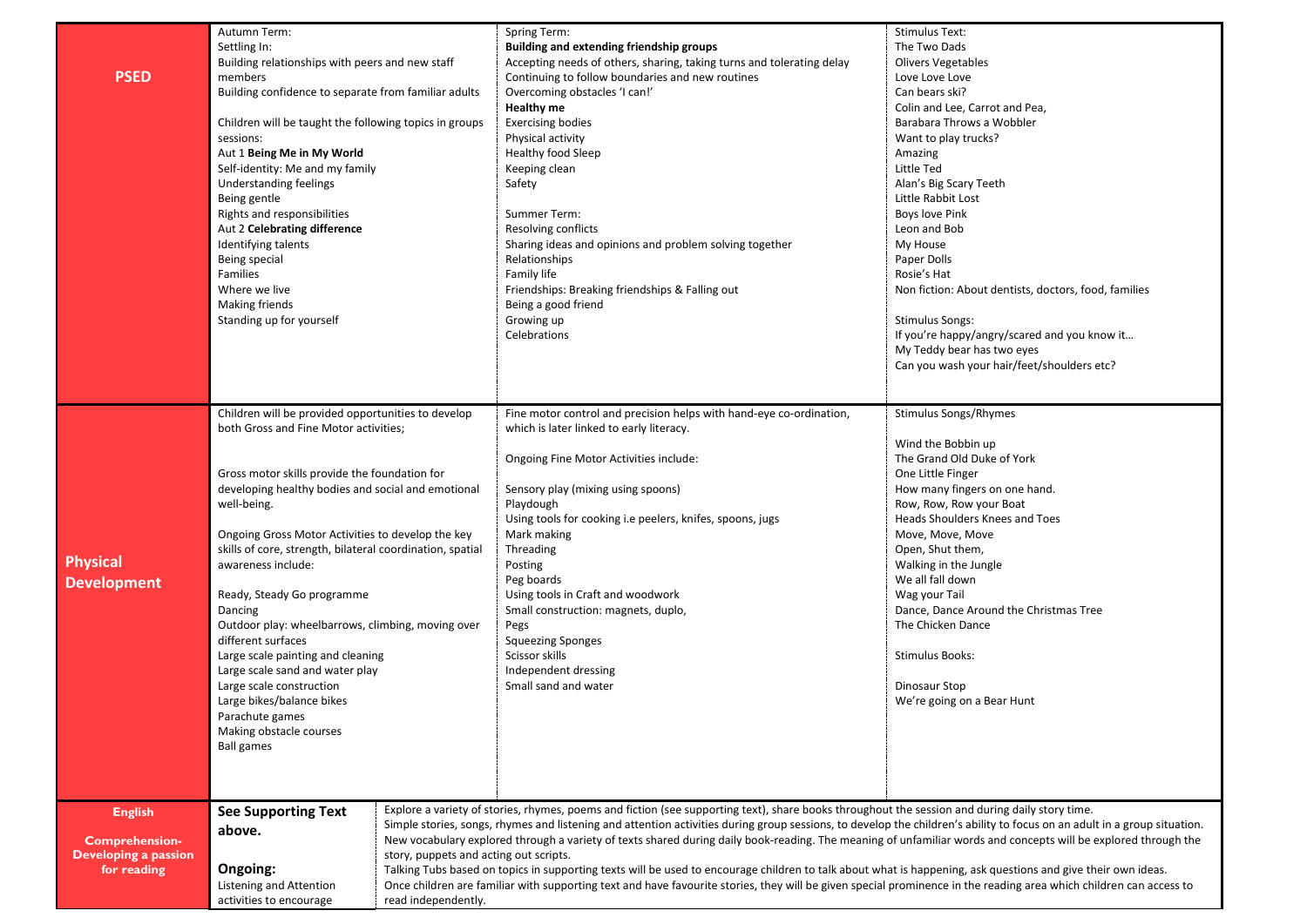|                      | children to look at the          | Ongoing: story retelling activities:                                                                                                                                                        |                                                                                                                                                                |                                |                |                                  |  |  |  |
|----------------------|----------------------------------|---------------------------------------------------------------------------------------------------------------------------------------------------------------------------------------------|----------------------------------------------------------------------------------------------------------------------------------------------------------------|--------------------------------|----------------|----------------------------------|--|--|--|
|                      | speaker and pay attention as     | -Small world-based play                                                                                                                                                                     |                                                                                                                                                                |                                |                |                                  |  |  |  |
|                      | they speak.                      | - Story sacks                                                                                                                                                                               |                                                                                                                                                                |                                |                |                                  |  |  |  |
|                      | The environment used for         | -Puppet shows                                                                                                                                                                               |                                                                                                                                                                |                                |                |                                  |  |  |  |
|                      | listening and activities will be | -Role play/Dressing up<br>Staff will model the correct pronunciations of new vocabulary and tenses. The practical use and application of new vocabulary will be demonstrated to children by |                                                                                                                                                                |                                |                |                                  |  |  |  |
|                      | set up to minimize               |                                                                                                                                                                                             |                                                                                                                                                                |                                |                |                                  |  |  |  |
|                      | distractions.                    | staff and teachers as the children play.                                                                                                                                                    |                                                                                                                                                                |                                |                |                                  |  |  |  |
|                      | Use of supporting texts that     | Fairy tales and other stories with repeated refrains, will be used to explore, retelling stories, new vocabulary, phrases events and characters.                                            |                                                                                                                                                                |                                |                |                                  |  |  |  |
|                      | has age appropriate language     |                                                                                                                                                                                             | Open questioning will encourage and promote thinking and encourage the children to problem solve as they explore the concepts and ideas in the supporting text |                                |                |                                  |  |  |  |
|                      | to enable both                   |                                                                                                                                                                                             |                                                                                                                                                                |                                |                |                                  |  |  |  |
|                      | comprehension of text and        |                                                                                                                                                                                             |                                                                                                                                                                |                                |                |                                  |  |  |  |
|                      | opportunities to extend          |                                                                                                                                                                                             |                                                                                                                                                                |                                |                |                                  |  |  |  |
|                      | vocabulary.                      |                                                                                                                                                                                             |                                                                                                                                                                |                                |                |                                  |  |  |  |
|                      |                                  | Autumn Term:                                                                                                                                                                                | Autumn 2 to spring 2:                                                                                                                                          | Spring 1 to Summer Term:       | Summer Term:   | <b>ONGOING:</b>                  |  |  |  |
|                      | <b>Texts as a Stimulus:</b>      |                                                                                                                                                                                             |                                                                                                                                                                |                                |                | <b>Retelling stories</b>         |  |  |  |
|                      |                                  | Listening and attention                                                                                                                                                                     | Listening to and identifying                                                                                                                                   | Supporting texts to develop an | Compound words | <b>Talking about stories:</b>    |  |  |  |
|                      | Nursery Rhymes:                  | activities                                                                                                                                                                                  | familiar sounds in the                                                                                                                                         | awareness of rhythms and       | Initial sounds | sequence of events,              |  |  |  |
|                      |                                  | <b>BLAST</b>                                                                                                                                                                                | environment.                                                                                                                                                   | sounds in words:               | Oral blending  | predicting outcomes.             |  |  |  |
|                      | Familiar Nursery rhymes:         | Turn taking in                                                                                                                                                                              | Exploring making sounds with                                                                                                                                   | Syllables                      |                | Using puppets/small world        |  |  |  |
| <b>Phonics &amp;</b> |                                  | conversation and                                                                                                                                                                            | musical instruments and other                                                                                                                                  | Compound words                 |                | and role play to act out         |  |  |  |
| <b>Word reading</b>  | Incy Wincy Spider                | listening                                                                                                                                                                                   | objects.                                                                                                                                                       | Initial sounds                 |                | familiar tales                   |  |  |  |
|                      | <b>Humpty Dumpty</b>             | Learn to listen and to                                                                                                                                                                      | Begin to categorise some sounds                                                                                                                                |                                |                | <b>Using Musical instruments</b> |  |  |  |
|                      | Baa Baa Black Sheep              | speak.                                                                                                                                                                                      | i.e. animal sounds/sounds in the                                                                                                                               |                                |                | for singing and rhyming          |  |  |  |
|                      | Miss Polly had a Dolly           | Be able to give eye                                                                                                                                                                         | home.                                                                                                                                                          |                                |                | sessions                         |  |  |  |
|                      | Jack and Jill                    | contact to the speaker                                                                                                                                                                      | Begin to categorise sounds made                                                                                                                                |                                |                | Using tappy sticks to copy       |  |  |  |
|                      |                                  | Be able to pay attention                                                                                                                                                                    | by instruments i.e. wooden                                                                                                                                     |                                |                | rhythms and rhymes               |  |  |  |
|                      | Songs:                           | to the speaker.                                                                                                                                                                             | instruments/metal instruments.                                                                                                                                 |                                |                | Identifying sounds listening     |  |  |  |
|                      | Tippy Tappy                      |                                                                                                                                                                                             | Join in and copy actions of                                                                                                                                    |                                |                | games                            |  |  |  |
|                      | Listen, what can you hear?       |                                                                                                                                                                                             | familiar songs.                                                                                                                                                |                                |                | <b>Activities to develop</b>     |  |  |  |
|                      | Rain Rain Go Away                |                                                                                                                                                                                             | Use songs and rhymes to follow                                                                                                                                 |                                |                | auditory memory                  |  |  |  |
|                      |                                  |                                                                                                                                                                                             | instructions to recreate body                                                                                                                                  |                                |                | Following recipes for baking     |  |  |  |
|                      | Books to support acquisition     |                                                                                                                                                                                             | percussion sounds, e.g. Stamp<br>feet loudly. Clap hands softly.                                                                                               |                                |                | and making dough                 |  |  |  |
|                      | of hearing environmental         |                                                                                                                                                                                             | Use metronome as a visual aid to                                                                                                                               |                                |                |                                  |  |  |  |
|                      | sounds and rhythm and            |                                                                                                                                                                                             | copy slow/fast rhythms/beats                                                                                                                                   |                                |                |                                  |  |  |  |
|                      | rhyme:                           |                                                                                                                                                                                             | Supporting songs/rhymes:                                                                                                                                       |                                |                |                                  |  |  |  |
|                      |                                  |                                                                                                                                                                                             | Rhythm sticks                                                                                                                                                  |                                |                |                                  |  |  |  |
|                      | We're going on a Leaf Hunt       |                                                                                                                                                                                             |                                                                                                                                                                |                                |                |                                  |  |  |  |
|                      | Brown Bear Brown Bear            |                                                                                                                                                                                             |                                                                                                                                                                |                                |                |                                  |  |  |  |
|                      | Yawn                             |                                                                                                                                                                                             |                                                                                                                                                                |                                |                |                                  |  |  |  |
|                      | Polar Bear, Polar Bear,          |                                                                                                                                                                                             |                                                                                                                                                                |                                |                |                                  |  |  |  |
|                      | Walking in the Jungle            |                                                                                                                                                                                             |                                                                                                                                                                |                                |                |                                  |  |  |  |
|                      | In the Witches Kitchen           |                                                                                                                                                                                             |                                                                                                                                                                |                                |                |                                  |  |  |  |
|                      | We're Going on a Bear Hunt       |                                                                                                                                                                                             |                                                                                                                                                                |                                |                |                                  |  |  |  |
|                      | Tap Tap Bang Bang                |                                                                                                                                                                                             |                                                                                                                                                                |                                |                |                                  |  |  |  |
|                      | <b>Fairy Tales</b>               |                                                                                                                                                                                             |                                                                                                                                                                |                                |                |                                  |  |  |  |
|                      | Vroom Vroom                      |                                                                                                                                                                                             |                                                                                                                                                                |                                |                |                                  |  |  |  |
|                      | The Very Busy Spider             |                                                                                                                                                                                             |                                                                                                                                                                |                                |                |                                  |  |  |  |
|                      | Peace at Last                    |                                                                                                                                                                                             |                                                                                                                                                                |                                |                |                                  |  |  |  |
|                      |                                  |                                                                                                                                                                                             |                                                                                                                                                                |                                |                |                                  |  |  |  |
|                      |                                  |                                                                                                                                                                                             |                                                                                                                                                                |                                |                |                                  |  |  |  |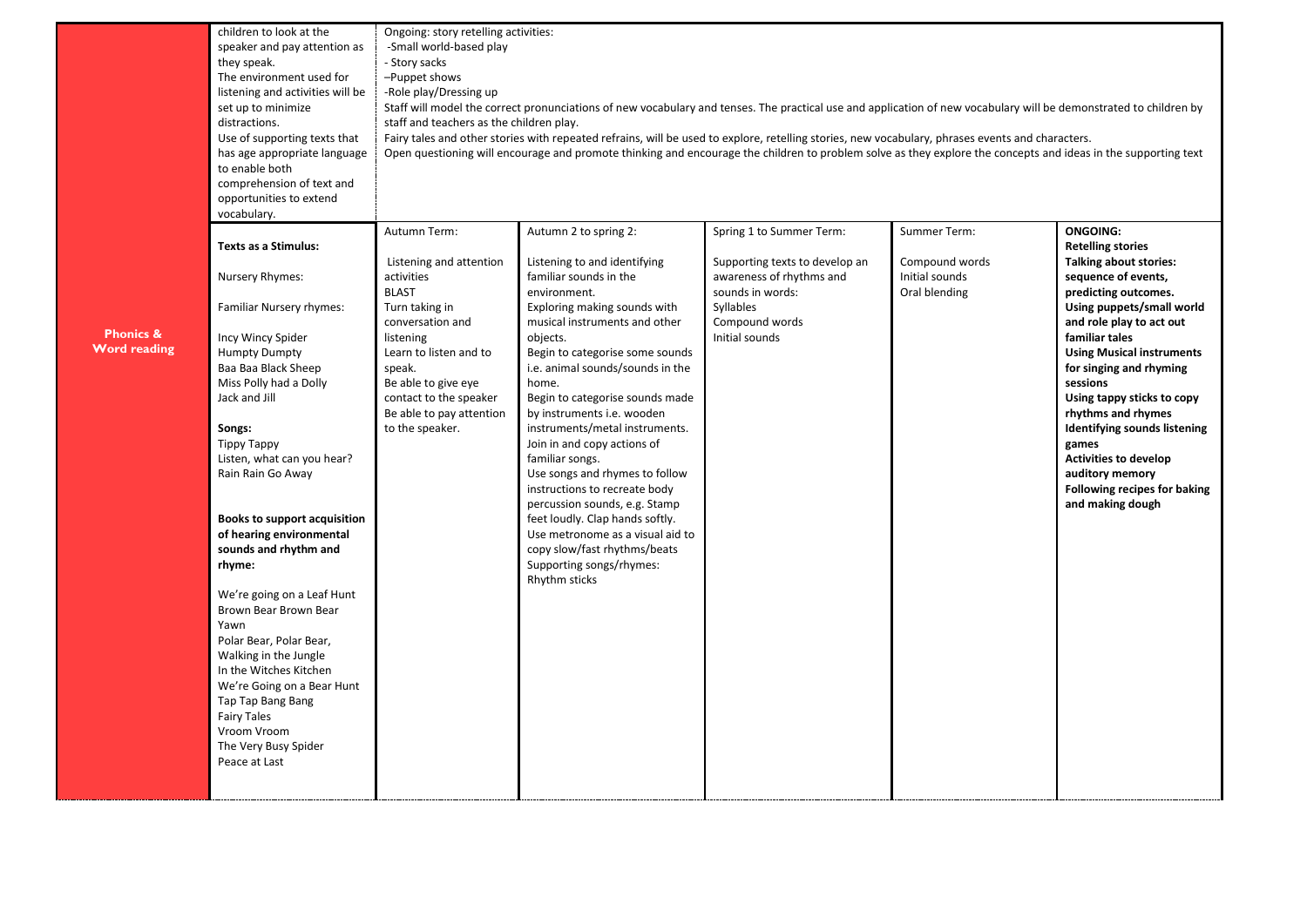| <b>Writing</b> | Ongoing:<br>Supporting text: Familiar nursery rhymes, action songs (Wheels on the bus) One finger on thumb<br>Parachute games<br>Painting with large brushes as well as small brushes. Children have a variety of mark making materials to explore<br>Gross motor activities to develop shoulder and arm strength such as climbing, heavy wheelbarrows, blocks<br>Fine motor activities to develop wrist and finger strength. Activities include: woodwork room, sensory play, baking, washing windows and cleaning bikes, play dough, clay and plasticine<br>Opportunities to experiment with mark making both indoors and outdoors.<br>Staff model writing for a purpose during role play (writing cards, messages and letters) and group sessions (i.e. floorbooks), taking children shopping and making a list for baking ingredients.<br>Encourage parents to share pictures from home on seesaw that children can use as a stimulus for storytelling.<br>Children use self-registration daily and are encouraged to read and attempt to write their own names.<br>Children encouraged to draw shapes such as vertical/horizontal lines, circles, diagonals<br>Teach the children the meaning of directional words such as down, up, around, along, wavy |                                                                                                                                                                                                                                                                                                                                                                                                                                                                                                                                        |                                                                                                                                                                                                                                                                                                                                                                                                                                                                                                                                                                                                                |  |  |
|----------------|---------------------------------------------------------------------------------------------------------------------------------------------------------------------------------------------------------------------------------------------------------------------------------------------------------------------------------------------------------------------------------------------------------------------------------------------------------------------------------------------------------------------------------------------------------------------------------------------------------------------------------------------------------------------------------------------------------------------------------------------------------------------------------------------------------------------------------------------------------------------------------------------------------------------------------------------------------------------------------------------------------------------------------------------------------------------------------------------------------------------------------------------------------------------------------------------------------------------------------------------------------------|----------------------------------------------------------------------------------------------------------------------------------------------------------------------------------------------------------------------------------------------------------------------------------------------------------------------------------------------------------------------------------------------------------------------------------------------------------------------------------------------------------------------------------------|----------------------------------------------------------------------------------------------------------------------------------------------------------------------------------------------------------------------------------------------------------------------------------------------------------------------------------------------------------------------------------------------------------------------------------------------------------------------------------------------------------------------------------------------------------------------------------------------------------------|--|--|
|                | <b>Maths Stimulus Text and Songs:</b><br>5 Little Pumpkins<br>A Shark in the Park<br>Titch<br>Pip and Posey Christmas Tree<br>I little Elephant Balancing<br>Dear Santa<br>One Banana, Two Banana's<br>Dear Zoo<br>0 to 1<br>Bears in the Night<br>How many fingers on one hand?<br>A Bun for Barney<br>5 Jolly Snowmen<br>A Squash and a Squeeze<br>1 Little Fishy Swimming in the Sea<br>Walking through the Jungle<br>5 Little Chicks<br>A Hungry Caterpillar<br>5 Speckled Frogs<br>Mrs Mopple's Washing<br>5 Little Men in a Flying Saucer<br>Have you seen the bus?<br>I'm a Little Pattern<br>Opposites<br>Masie's Camping<br>1,2,3,4,5 once I caught a fish alive<br>Ten Seeds<br>10 Green Bottles<br>Brown Bear Brown Bear<br>Can you spot a circle?<br>The Shopping Basket<br>The Doorbell Rang<br>Rosies Walk                                                                                                                                                                                                                                                                                                                                                                                                                                      | 5 Little Monsters Jumping on the Bed<br>5 Little Monkeys Swinging in the Trees<br>We can all count forwards on our hands                                                                                                                                                                                                                                                                                                                                                                                                               |                                                                                                                                                                                                                                                                                                                                                                                                                                                                                                                                                                                                                |  |  |
| <b>Maths</b>   | Children taught to understand the cardinality of numbers.<br>Reciting number names in sequence.<br>Introduced to concepts such as the end value of numbers<br>Develop an understanding of the vocabulary more/less<br>Songs and rhymes used to look at inverse operations<br>Subsisting to 3<br>Joining in with number rhymes.<br>Recognise colours in preparation for pattern building<br>Activities to develop spatial awareness and spatial<br>vocabulary<br>Staff model the use vocabulary for positional language<br>and attributes such as length, weight and capacity                                                                                                                                                                                                                                                                                                                                                                                                                                                                                                                                                                                                                                                                                  | Children continue to develop counting skills and cardinality of<br>numbers.<br>Subitising to 4<br>Sharing during snack and board games to develop an understanding of<br>'same' sharing items equally<br>Songs and rhymes used to look at inverse operations<br>Movement songs and games to develop the language of position and<br>direction: position: 'in', 'on', 'under' direction: 'up', 'down', 'across'.<br>Measuring activities to compare amounts of continuous quantities<br>Introducing AB patterns: continuing and copying | Children continue to develop counting skills and cardinality of<br>numbers.<br>Subitising to 5/6<br>Sharing activities and board games to develop composition,<br>comparing and reasoning of numbers (fair, unfair, same,<br>more, one fewer than, one less than).<br>Construction, pattern activities to develop an awareness of<br>shapes and similarities between shapes.<br>Construction, woodwork and craft activities to give children<br>opportunities to compare, predict and estimate<br>measurements<br>Continuing to copy and develop own patterns with<br>opportunities to spot errors in patterns |  |  |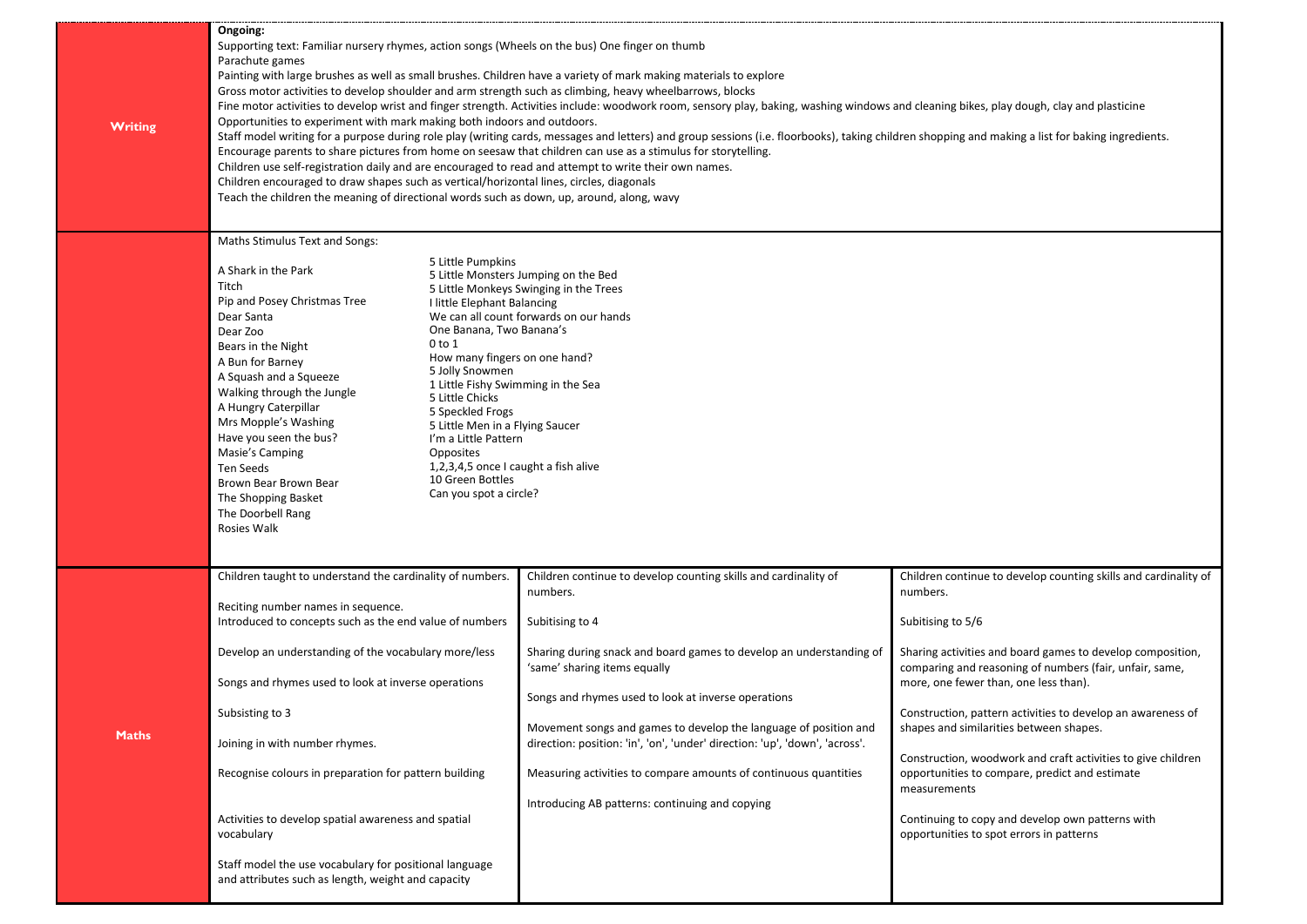Provide opportunities for the children to learn about the local community and physical environment – visits include: Autumn walk to the park, visit to the library, local woods, police station, visiting Santa in the Town hall and visits from important members of society such as police officers, nurses, dentist and firefighters.

Staff will model the use of key UTW vocabulary such as: before, after, yesterday, tomorrow, What? Where? How? Why? Different Same, Change and simple adjectives and adverbs.

Stories, photographs, floorbooks and talking tubs used as a stimulus for talking about the past. Staff will model past tense language and children will be encouraged to remember past events.

Children will be provided experiences that will help to develop the following skills; Observing, Sorting and grouping, Comparing, Sequencing, Classifying, Asking/answering questions, Enquiring, Investigating, Exploring and experimenting, Thinking, Listening, Solving problems, Making decisions, Recording, Predicting and testing, Communicating, Reflecting, Evaluating, Describing

Stimulus texts

## Experiences to include:

|                                                                                                                                                                                                                                                                                                                                                                                                                                                                                                                                                                                        | Sumuus texts                                                                                                                                                                                                                                                                                                                                                                                                                       |                                                                                                                                                                                                                                                                                                                                                                                                                                                                                                                                  |
|----------------------------------------------------------------------------------------------------------------------------------------------------------------------------------------------------------------------------------------------------------------------------------------------------------------------------------------------------------------------------------------------------------------------------------------------------------------------------------------------------------------------------------------------------------------------------------------|------------------------------------------------------------------------------------------------------------------------------------------------------------------------------------------------------------------------------------------------------------------------------------------------------------------------------------------------------------------------------------------------------------------------------------|----------------------------------------------------------------------------------------------------------------------------------------------------------------------------------------------------------------------------------------------------------------------------------------------------------------------------------------------------------------------------------------------------------------------------------------------------------------------------------------------------------------------------------|
| Exploration through sensory play and making dough<br>Role play<br>Small world<br><b>Soup Making</b><br>Sorting materials by their properties<br>Picture Maps of Spennymoor and familiar locations<br>Dressing up<br><b>Baking</b><br>Woodwork room.<br>Winter: snow and ice (animals who live in snow/ice)<br>Feeding birds/Mud kitchen<br>Caring for chicks and caterpillars<br>Growing plants from seeds<br>Exploring the properties of water<br>Large scale construction<br>Cultural celebrations: Bonfire Night, Divali, Christmas, Lunar New Year, Easter, Eid                    | desert<br>Nowhere box<br>My House<br><b>Olivers Vegetables</b><br><b>Hungry Caterpillars</b><br>Monkey Puzzle<br>My Boat and I<br>The Odd Egg<br>Rosie's Hat<br>Saving Mr Hoot<br>Polly and the Bee<br>Tidy<br>Rosa Big Sunflower Experiment<br>Ness the Nurse<br>What not to do with the baby.<br>Blue dog<br>Dentists<br>Above and Below                                                                                         | Non-fiction books to support story topics i.e. Seasons, bears, wolves, Diggers, farm animals, space,                                                                                                                                                                                                                                                                                                                                                                                                                             |
| <b>Stimulus of Artists work:</b><br>Reggio Emilia<br>Wassily Kandinsky<br>Nok male figure<br>Pablo Picasso<br>Tinga tinga                                                                                                                                                                                                                                                                                                                                                                                                                                                              | Matisse<br>Banksy<br>Klmint<br>Woodsey<br>Alexander Calder                                                                                                                                                                                                                                                                                                                                                                         |                                                                                                                                                                                                                                                                                                                                                                                                                                                                                                                                  |
| Join in with songs; beginning to mix colours, join in with<br>role play games and use resources available for props;<br>build models using construction equipment.<br>Exploring sounds and how they can be changed, tapping<br>out of simple rhythms.<br>Provide opportunities to work together to develop and<br>realise creative ideas.<br>Paint Skills: Explores texture of paint both in powder form<br>and mixed with water. Explores making marks on a<br>variety of surfaces and textures. Use a variety of tools to<br>spread paintfingers spatulasmatchsticks and<br>brushes. | Craft Skills:<br>Mid-Level Join-These joins require more advanced dexterity and a<br>wider range of apparatus.<br>Tape - masking tape moving to sticky tape.<br>1.<br>Elastic bands<br>2.<br>Folding card/paper<br>3.<br>Sticky Tac<br>4.<br>Paper clip (large and small)<br>5.<br>6.<br>Stapler<br>Paint Skills:<br>Creates pattern using different tools, textures and colours.<br>Uses colours and marks to express mood.<br>1. | Retelling familiar stories<br>Provide children with a range of materials for children to<br>construct with<br>Colour mixing - underwater pictures.<br>Father's<br>Day Crafts<br>Paint Skills:<br>Introduces primary and secondary colours with the<br>1.<br>addition of black, white and other hues.<br>Creates different effects by using a variety of tools<br>2.<br>and techniques such as dots, scratches and<br>splashes.<br>Uses different methods, colour and a variety of<br>3.<br>tools and techniques to express mood. |

**UTW**

**EAD**